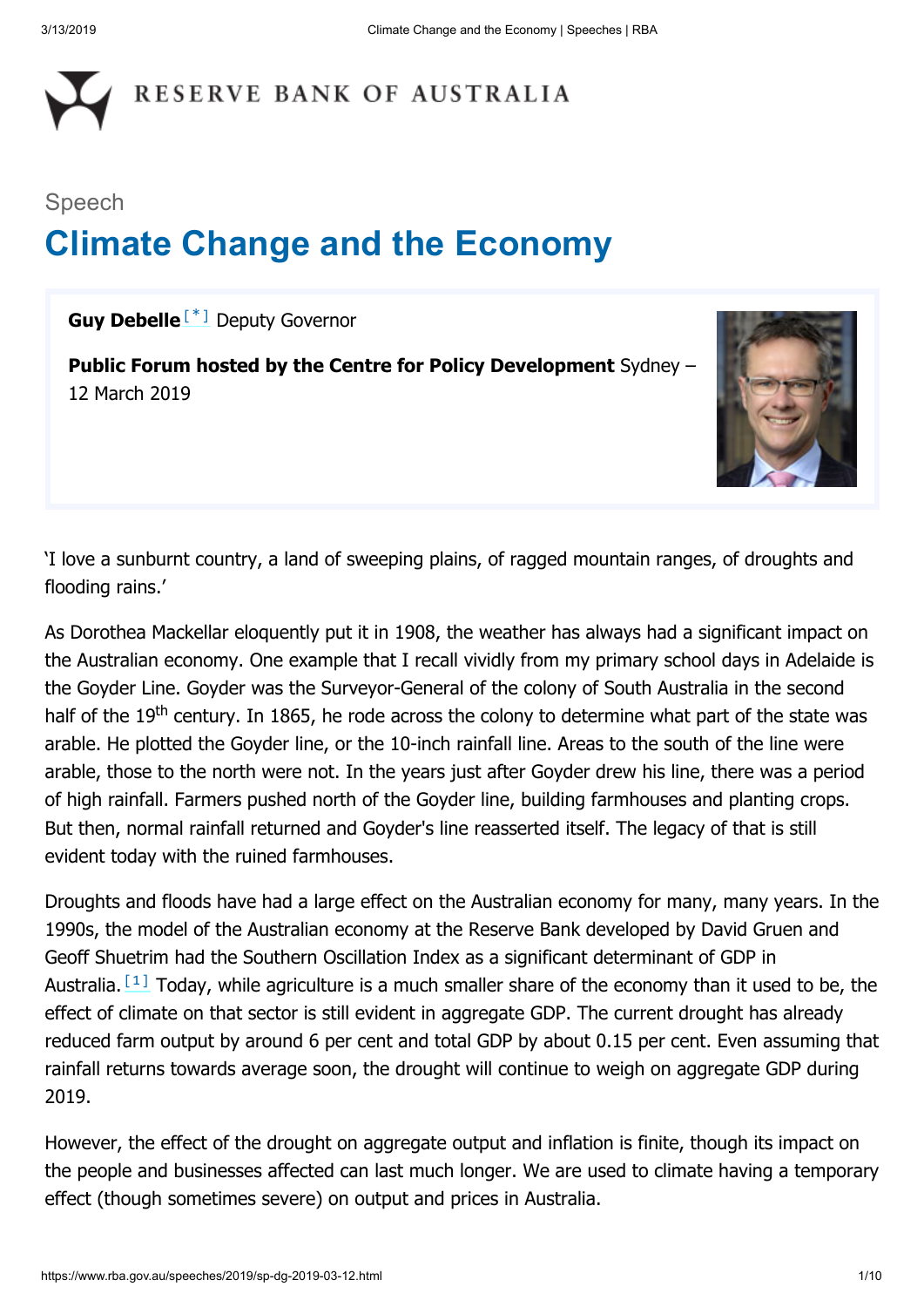Agriculture is the prism through which we have historically thought about the effect of climate on the economy. Today, climate change presents significant risks and opportunities for a broader part of the economy than agriculture, though the impact on agriculture continues to be significant.

I will talk about how climate change affects the objectives of monetary policy and some of the challenges that arise in thinking about climate change. Then I will use two current examples of how climate change is affecting the economy to illustrate these issues. Finally, I will also briefly discuss how climate change affects financial stability.

Let me start by highlighting a few of the dimensions that we need to consider:

- We need to think in terms of trend rather than cycles in the weather. Droughts have generally been regarded (at least economically) as cyclical events that recur every so often. In contrast, climate change is a *trend* change. The impact of a trend is ongoing, whereas a cycle is temporary.
- We need to reassess the frequency of climate events. In addition, we need to reassess our assumptions about the severity and longevity of the climatic events. For example, the insurance industry has recognised that the frequency and severity of tropical cyclones (and hurricanes in the Northern Hemisphere) has changed. This has caused the insurance sector to reprice how they insure (and re-insure) against such events.
- We need to think about how the economy is currently adapting and how it will adapt both to the trend change in climate and the transition required to contain climate change. The time-frame for both the impact of climate change and the adaptation of the economy to it is very pertinent here. The transition path to a less carbon-intensive world is clearly quite different depending on whether it is managed as a gradual process or is abrupt. The trend changes aren't likely to be smooth. There is likely to be volatility around the trend, with the potential for damaging outcomes from spikes above the trend.
- Both the physical impact of climate change and the transition are likely to have first-order economic effects.

<span id="page-1-0"></span>The United Nations' Intergovernmental Panel on Climate Change (IPCC) report documents that 1 degree of warming has already occurred from pre-industrial levels as a result of human activities.  $[2]$ It provides strong evidence that another half degree of warming will occur in the next 10 to 30 years if warming continues at the current rate. That is the average outcome, with some areas experiencing greater warming.

<span id="page-1-1"></span>There is also likely to be significant volatility around that outcome, with an increase in the frequency of extreme temperatures. This volatility is highlighted in the first graph in the recent Bureau of Meteorology (BoM) and CSIRO report, *State of the Climate*. The report states that 'Australia's climate has warmed by just over 1 degree C since 1910, leading to an increase in the frequency of extreme heat events, and expects further warming over the next decade.  $[3]$  These extreme events may well have a disproportionately large physical impact.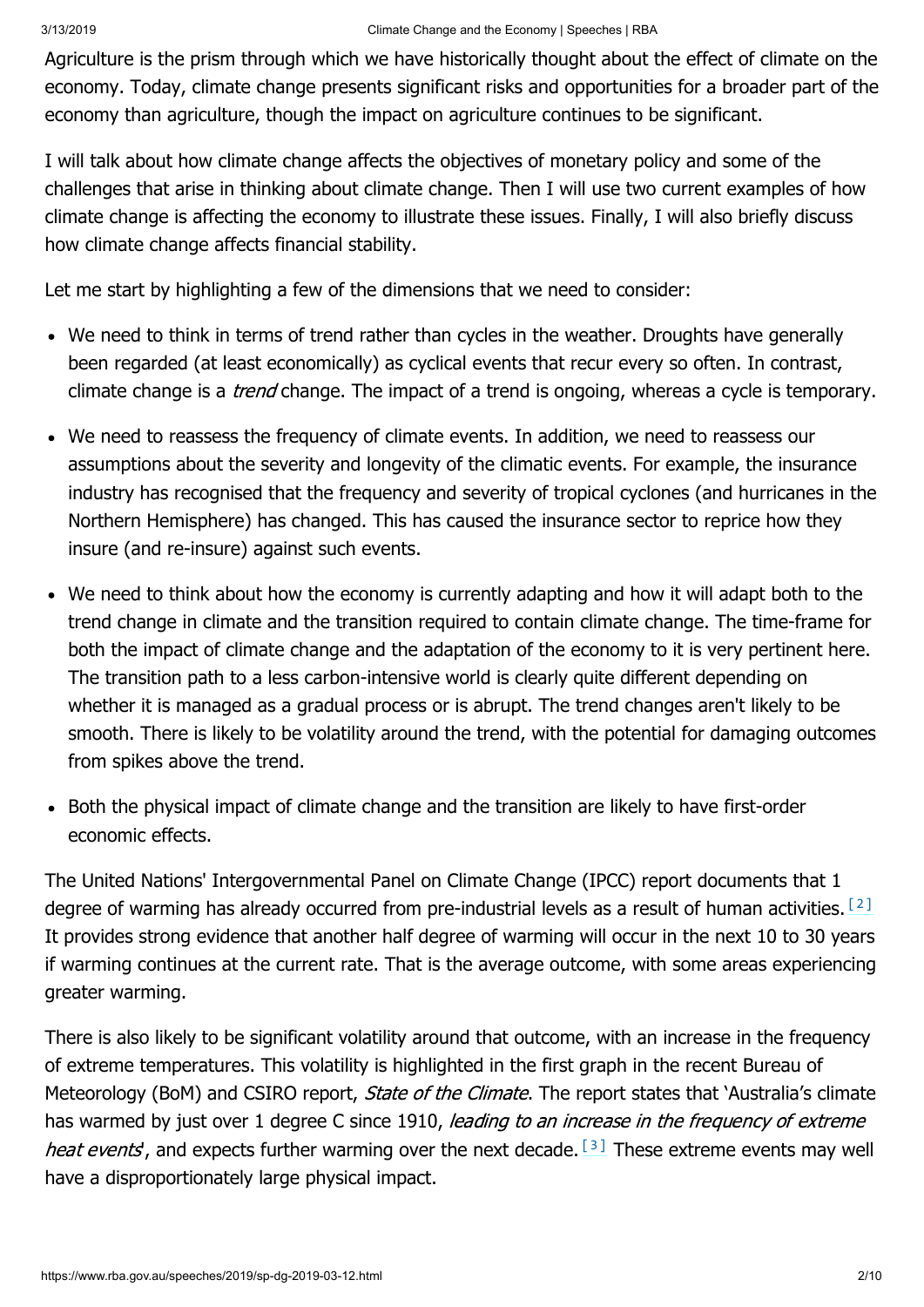There is also a greater possibility of compound events, where two (or more) climatic events combine to produce an outcome that is worse than the effect of one of them occurring individually. Combined with the increased volatility, this increases the likelihood of non-linear impacts on the economy.

Both the IPCC and the BoM/CSIRO reports highlight the changed environment that the economy will need to adapt to. They also provide evidence on what change is predetermined and what can be affected by actions to strengthen the global response to the threat of climate change.

These issues are central to businesses, households and government. The policy environment has a key effect as well as the climatic environment. It is worth noting that the effect on the Australian economy is not just a function of the domestic political environment, but also that of other countries, most notably our trading partners. I will return to this later.

# **Climate Change, Economic Models and Monetary Policy**

<span id="page-2-0"></span>The economics profession has examined the effects of climate change at least since Nobel Prize winner William Nordhaus in 1977. Since then, it has become an area of considerably more active research in the profession.  $[4]$  There has been a large body of research around the appropriate design of policies to address climate change (such as the design of carbon pricing mechanisms), but not that much in terms of what it might imply for macroeconomic policies, with one notable exception being the work of Warwick McKibbin and co-authors. [\[5\]](#page-9-0)

<span id="page-2-1"></span>How does climate affect monetary policy? Monetary policy's objectives in Australia are full employment/output and inflation. Hence the effect of climate on these variables is an appropriate way to consider the effect of climate change on the economy and the implications for monetary policy. The economy is changing all the time in response to a large number of forces. Monetary policy is always having to analyse and assess these forces and their impact on the economy. But few of these forces have the scale, persistence and systemic risk of climate change.

<span id="page-2-2"></span>A longstanding way of thinking about monetary policy and economic management is in terms of demand and supply shocks.  $[6]$  A positive demand shock increases output and increases prices. The monetary policy response to a positive demand shock is straightforward: tighten policy. Climate events have been good examples of supply shocks. Indeed, droughts are often the textbook example used to illustrate a supply shock. A negative supply shock reduces output but increases prices. That is a more complicated monetary policy challenge because the two parts of the RBA's dual mandate, output and inflation, are moving in opposite directions. Historically, the monetary policy response has been to look through the impact on prices, on the presumption that the impact is temporary. The banana price episode in 2011 after Cyclone Yasi is a good example of this. The spike in banana prices and inflation was temporary, although quite substantial. It boosted inflation by 0.7 percentage points. The Reserve Bank looked through the effect of the banana price rise on inflation. After the banana crop returned to normal, prices settled down and inflation returned to its previous rate.

The response to such a shock is relatively straightforward if the climate events are temporary and discrete: droughts are assumed to end; the destruction of the banana crop or the closure of the iron ore port because of a cyclone is temporary; things return to where they were before the climate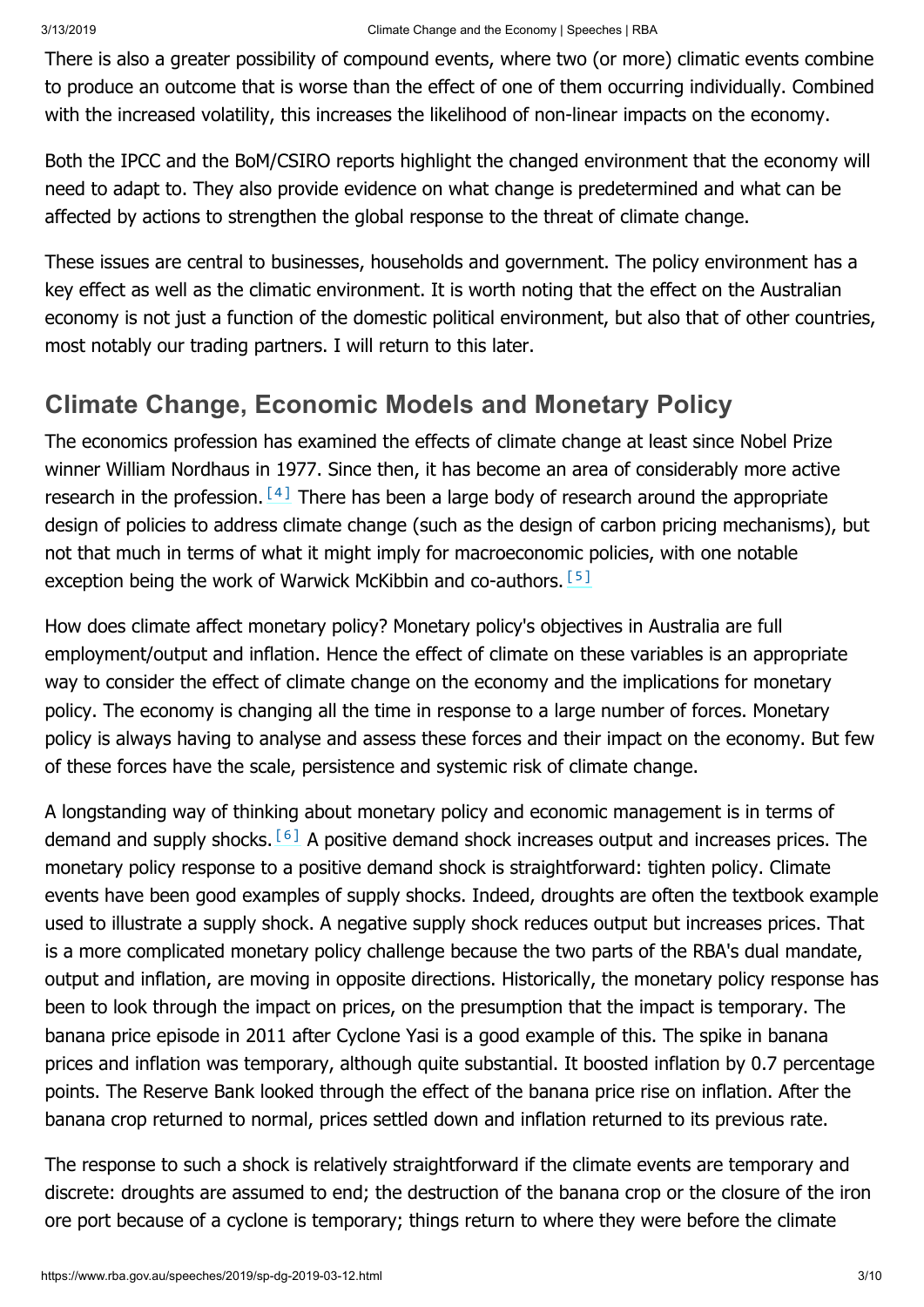event. That said, the output that is lost is generally lost forever. It is not made up again later, but rather output returns to its former level.

The recent IPCC report documents that climate change is a trend rather than cyclical, which makes the assessment much more complicated. What if droughts are more frequent, or cyclones happen more often? The supply shock is no longer temporary but close to permanent. That situation is more challenging to assess and respond to.

A relevant question for monetary policy is how quickly and easily the economy adjusts to climaterelated shocks, particularly if the shocks are more extreme. Both the impact of the shocks together with the adjustment to those shocks affect the macroeconomic trajectory. The timing and speed of the response by households, businesses and governments is likely to affect the economic outcomes. In economic terms (borrowed from physics), this is described as hysteresis or path dependence. Decisions that are taken now can have significant effects on future climate trends and can limit or eliminate the ability to mitigate the effect of those trends.

<span id="page-3-0"></span>Hysteresis is complicated for macroeconomic policies such as monetary policy to deal with. Research into hysteresis in the labour market has documented the long-lasting effects of large rises in unemploymentand the difficulty in reversing those effects.  $[7]$  To me, that research seems a useful framework to think about the effect of climate on the economy.

How can we gain insights into the potential impacts of climate change on output and inflation? One avenue is to use scenario analysis. There are some useful studies that look at the impact of climate change on particular sectors of the economy. They are often, by design and necessity, partial equilibrium; that is, taking into consideration only a particular market to analyse the impact. But the effect on the overall economy depends on what else is happening.

General equilibrium analysis provides the opportunity to consider how prices adjust and how people respond to price signals in the whole economy. The analytical approach of looking at things in general equilibrium is a critical part of the economics tool kit. It is an important contribution the economics profession can make to the climate change discussion. However, general equilibrium models often provide only a comparative static view. That is, the economy is in one equilibrium now and in the future it will be in another equilibrium. But for monetary policy, we very much care about the dynamics of moving from one equilibrium to another (and also we are generally not dealing with an economy in equilibrium). How long will it take the economy to adjust? Monetary policy has its maximum effect over a horizon of two or so years. Much of the adjustment may be taking place beyond that horizon but we very much need to be alert to when it is having a material influence within that horizon. To do that, we need to have an understanding of what the transition path might look like.

Thus for monetary policy we need to assess both the direct physical impact of climate change and also we need to assess the transition (adjustment) path. What will the inflation and output outcomes be along that adjustment path? How should monetary policy respond to these outcomes? We also need to be aware that decisions taken now by businesses and government may have a sizeable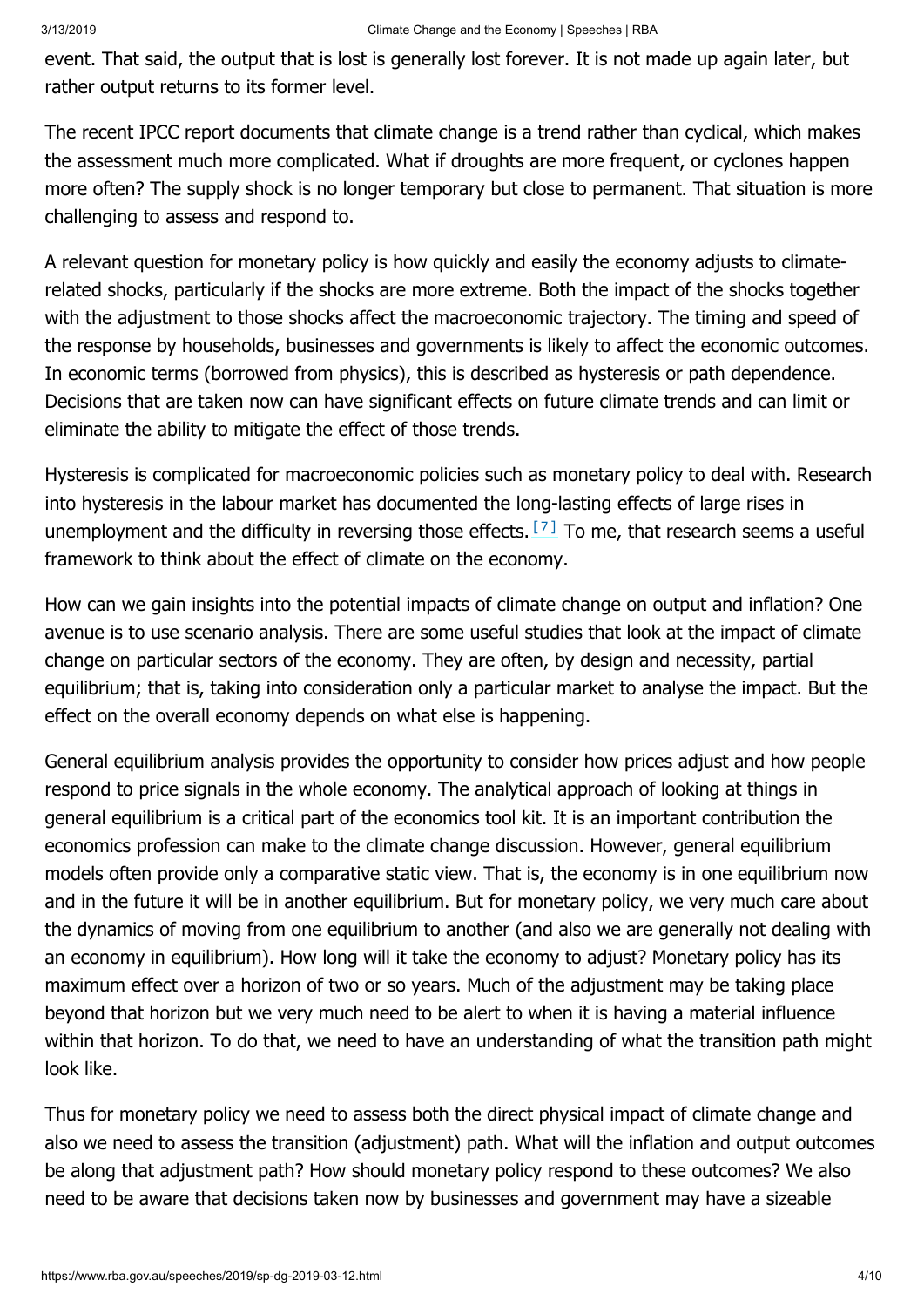influence on that transition path. Both the physical impact of climate and the transition path can cause both shocks *and* cause the trend to change.

The challenges we have to address are to take the outcomes from climate modelling and map them into our economic modelling. Similarly, the scenario analysis from climate models needs to be translated into the horizons of our economic models, taking account of price changes and how that affects decision-making.

General equilibrium analysis also doesn't always take account of adjustment burdens and costs. I see that as one lesson from the debate around trade liberalisation. Trade theory clearly acknowledges that there are winners and losers from trade but that the winners can compensate the losers. But it is clear from the current debate that, in practice, the compensation generally has not occurred. The adjustment costs have fallen on groups that have not received their share of the benefits.

A similar situation is present in the case of climate change. The transition path poses challenges, but it also presents opportunities. Particular industries and particular communities that are especially exposed to the costs of changes in the climate will face lower costs if there is an early and orderly transition. Others will bear greater costs from the transition to a lower carbon economy. While others still, such as the renewables sector, may benefit from that transition. But unlike the example of trade, it may not be possible for the winners to compensate the losers in a way that leaves no-one worse off. In economic jargon, it may not be possible to find a Pareto improving outcome, at least in the narrow monetary sense.

# **Current Examples of Climate-related Effects on the Australian Economy**

I will now turn to two current examples of how climate is affecting the economy that illustrate some of these issues. I will firstly talk about investment in renewable energy sources in the Australian economy. I will then talk about how environmental policy decisions taken in China have had a direct effect on the Australian economy.

<span id="page-4-0"></span>There has been a marked pick-up in investment spending on renewable energy in recent years. It has been big enough to have a noticeable impact at the macroeconomic level and affect aggregate output and hence the monetary policy calculus. It is a good example where price signals have caused significant behavioural change.  $[8]$  There has been a rapid decline in the cost of renewable energy sources, in part because of extensive spending on research and development in renewable energy technology around the world occurring both because of government policies and private actors anticipating the transition to a lower carbon economy. As a result of the price decline, the investment cost-benefit analysis has changed and continues to change quite rapidly.

<span id="page-4-1"></span>Graph 1 shows the levelised cost of generating electricity and how that has declined in the case of wind and solar to the point where they are now cost-effective sources of generation. However, we also know that the cost of generation is not the whole story. Storage and transmission are also relevant costs.  $[9]$  But the cost of storage of electricity through batteries is also declining rapidly, and pumped hydro storage can effectively operate as a very large battery.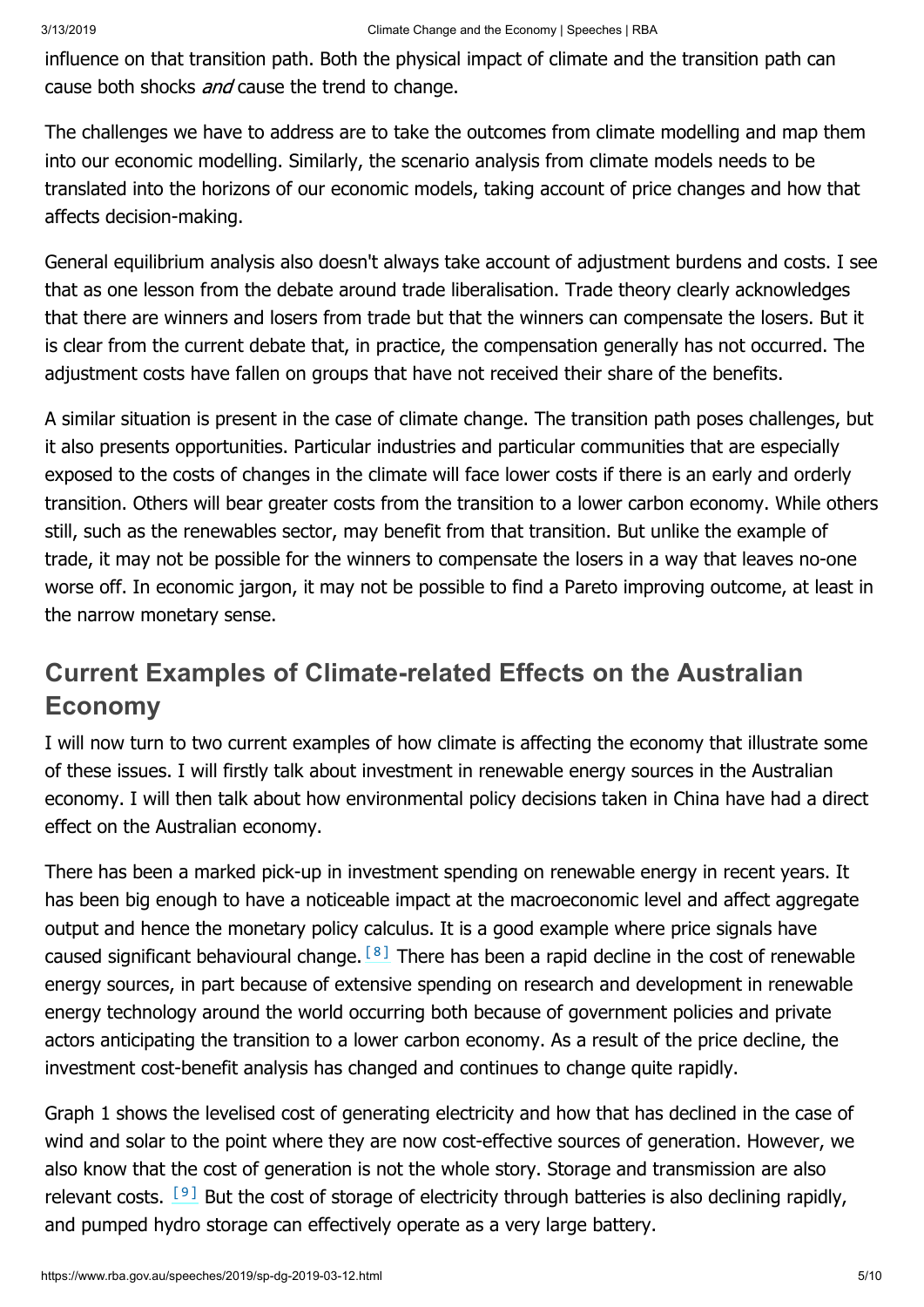

### Graph 1



Transmission is a more complicated picture. As more households and businesses have installed rooftop solar, they are putting electricity into a grid that was primarily designed to distribute energy from a wholesale-scale source of generation. It was not designed to receive and redistribute power from multiple (small) generators at one part of the day and then go back the other way at night. Moreover, large-scale renewable generators can be located far away from traditional fossil fuel generators, requiring additional investment in transmission infrastructure. This is another example of needing to think in a general equilibrium sense about how people respond to changing price signals.

Changes in behaviour in response to these price changes are now occurring within the horizon period where monetary policy cares about. Hence we need to gain a better understanding of what is driving those changes and what is in prospect to affect future changes. The Reserve Bank's business liaison program has been a very useful source of information to help us gain that understanding. The most recent capital expenditure survey from the ABS shows there is more investment in renewables in prospect over the next two years in a way that has a noticeable influence on the aggregate business investment profile. This is also apparent when looking at available information on the probable spending planned or committed and underway now for specific renewable generation and storage projects (Graph 2).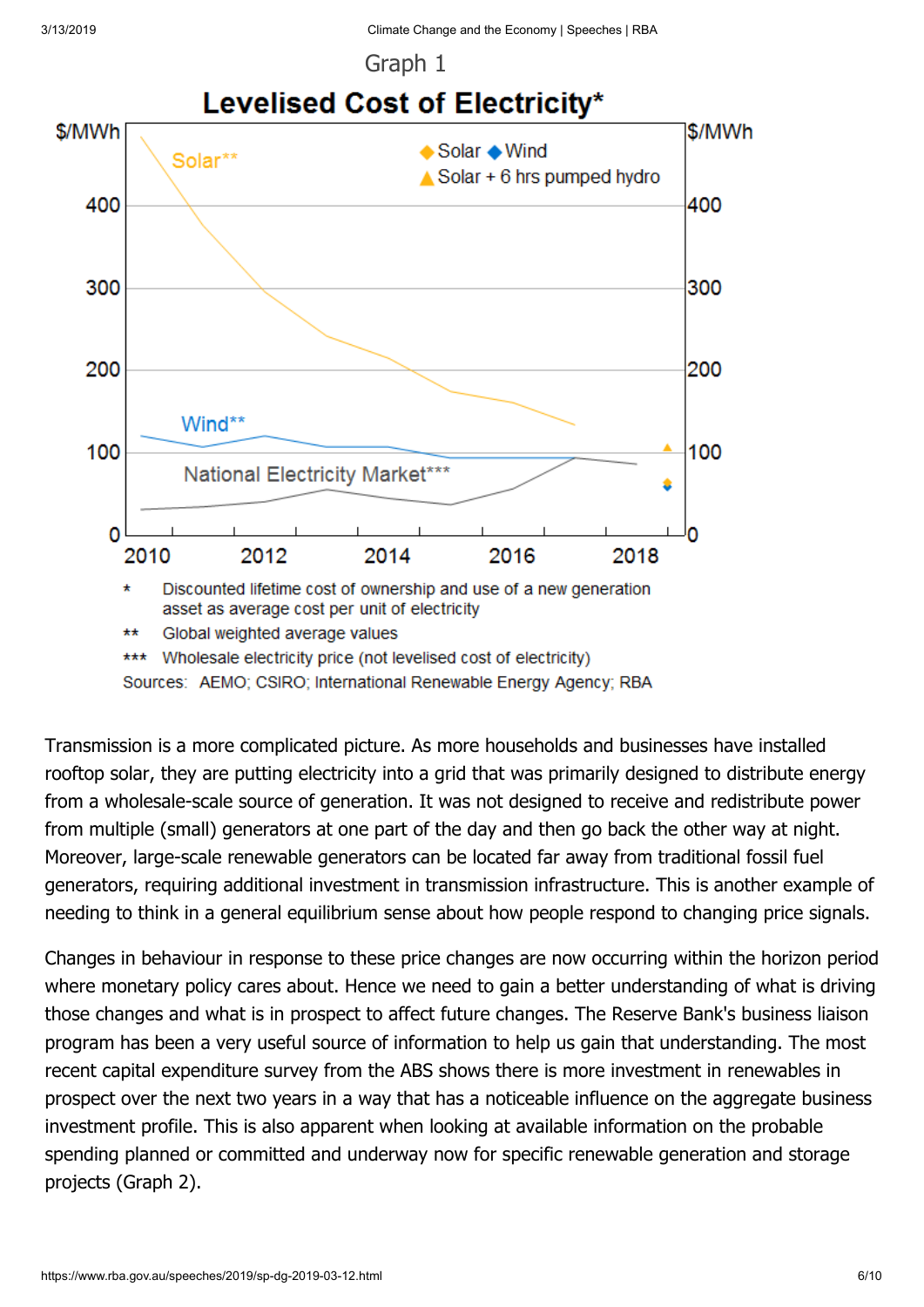

# Graph 2

How these price and investment developments evolve over the coming years is something we are

websites; Deloitte Access Economics; public reports; RBA

playing close attention to, given the importance of the cost of electricity in inflation both directly to households and indirectly as a significant input to businesses.

I mentioned earlier that the policy environment is important. An example of that is the effect of China's environmental policies. Environmental concerns have been elevated in the current five-year plan. There has been a policy directive to move to cleaner sources of energy (Graph 3). This trend has provided benefits to Australia, as Australian coal tends to be of higher quality. A long held policy aim has been to gradually reduce overall coal usage. This illustrates that the time frame, the policy incentives and the transition path are important influences on the actual effect on the economy. As China transitions away from coal, natural gas is expected to account for a larger share of its energy mix, and Australia is well placed to help meet this increase in demand. More generally, Australia is also benefitting from the increased demand for battery inputs (especially lithium) and other metals that are used intensively in renewable generation.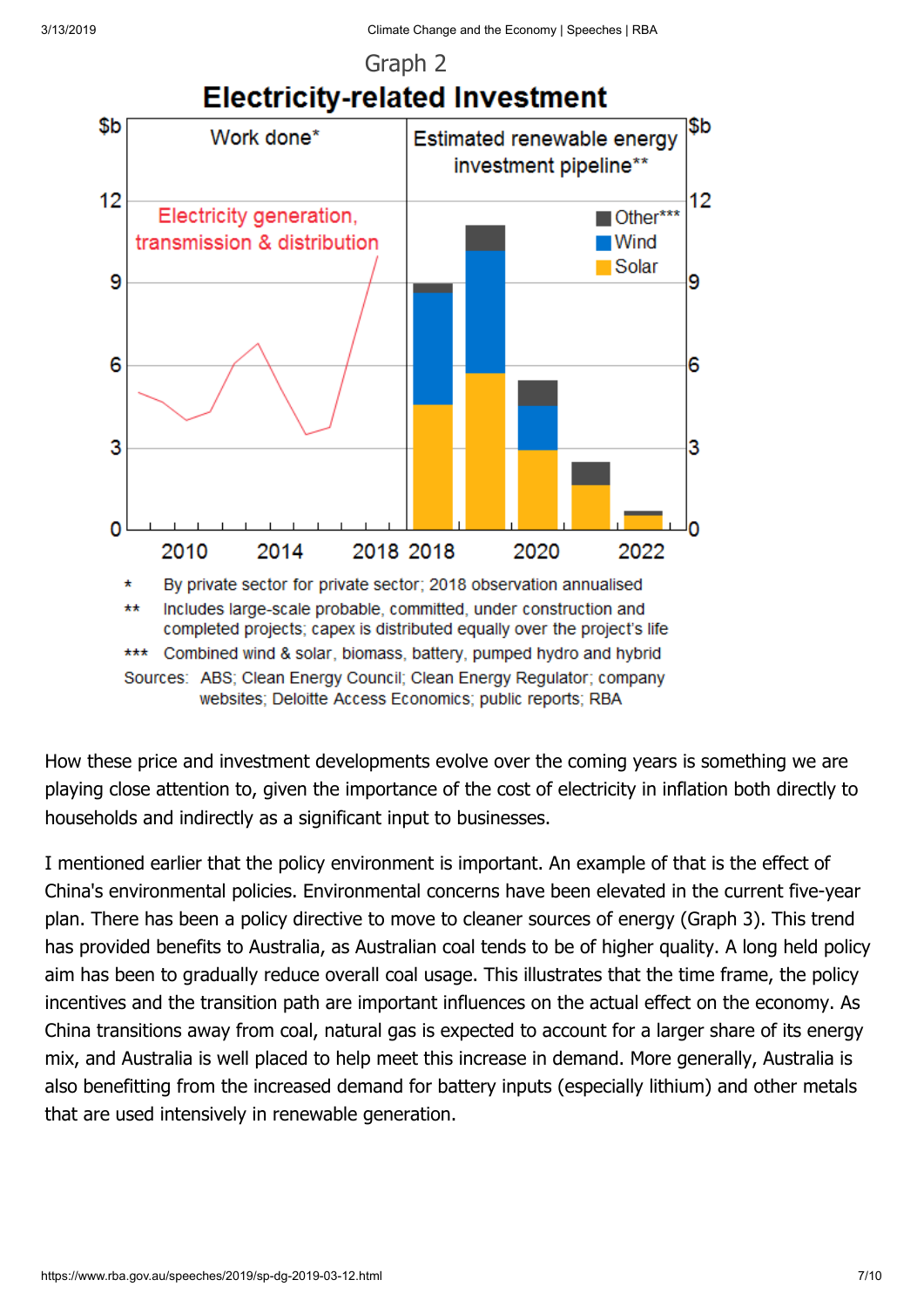

Finally, while China is most prominent in thinking about this issue at the moment, India matters too. How energy demand in India is likely to evolve is something the Reserve Bank is spending time thinking about as well.

# **Climate Change and Financial Stability**

<span id="page-7-0"></span>Having talked about the macroeconomic impact of climate change and how that might affect monetary policy, I will briefly discuss climate through the lens of financial stability implications.  $[10]$ Financial stability is also a core part of the Reserve Bank's mandate. Challenges for financial stability may arise from both physical and transition risks of climate change. For example, insurers may face large, unanticipated payouts because of climate change-related property damage and business losses. In some cases businesses and households could lose access to insurance. Companies that generate significant pollution might face reputational damage or legal liability from their activities, and changes to regulation could cause previously valuable assets to become uneconomic. All of these consequences could precipitate sharp adjustments in asset prices, which would have consequences for financial stability.

<span id="page-7-1"></span>The reason that I will cover the implications of climate change for financial stability only briefly today is that they have been very eloquently discussed by Geoff Summerhayes (APRA) and John Price (ASIC) including at this forum over the past two years.  $[11]$  I would very much endorse the points that Geoff and John have made. Geoff stresses the need for businesses, including those in the financial sector, to implement the recommendations of the Task Force for Climate-related Financial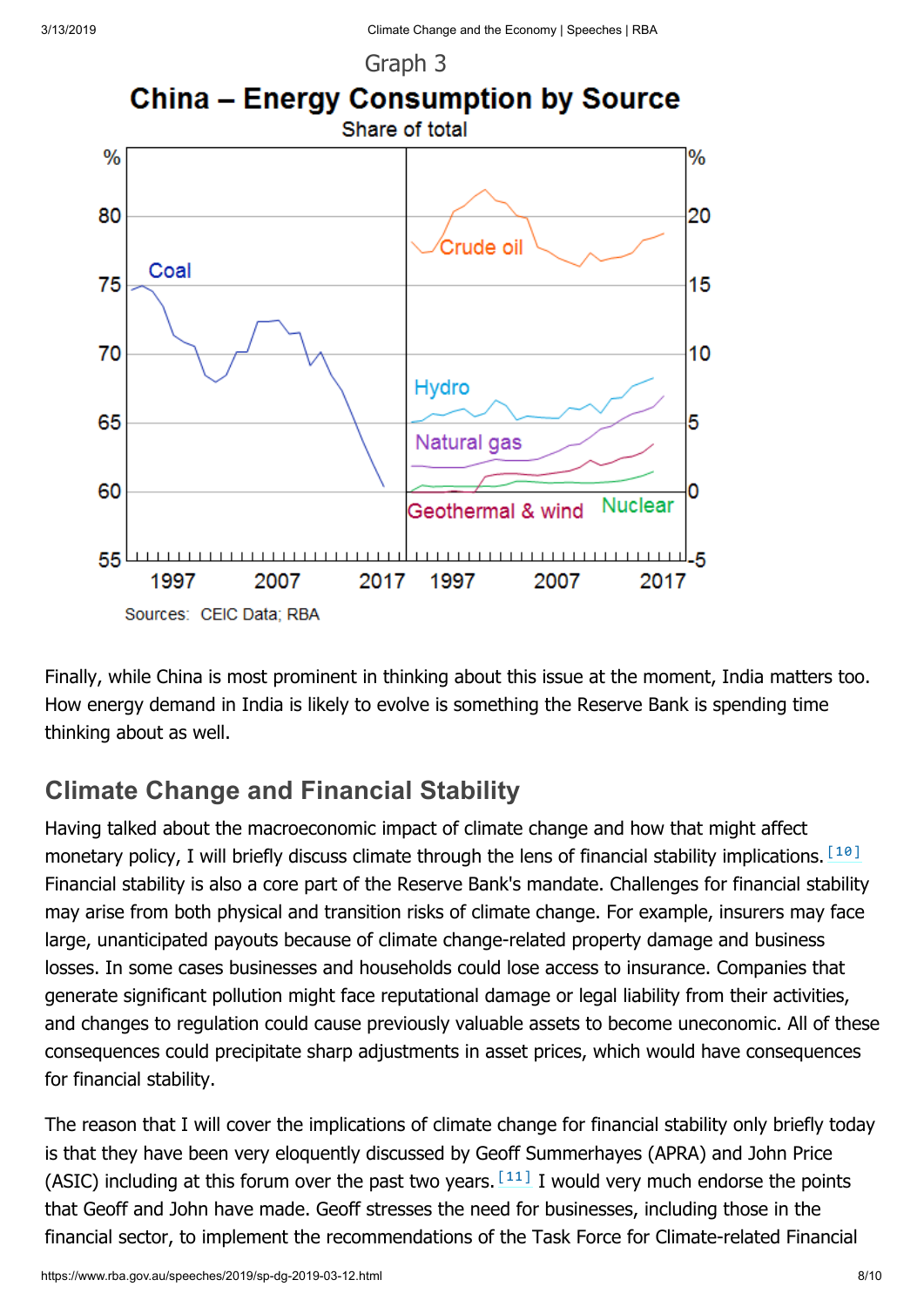<span id="page-8-5"></span>Disclosures (TCFD). [\[12\]](#page-9-7) I strongly endorse this point. We have seen progress on this front in recent years, but there is more to be done. Financial stability will be better served by an orderly transition rather than an abrupt disorderly one.

<span id="page-8-6"></span>One area that Geoff highlighted in a recent speech is that there is a data gap which needs to be addressed: $[13]$  'The challenge governments, regulators and financial institutions face in responding to the wide-ranging impacts of climate change is to make sound decisions in the face of uncertainty about how these risks will play out.' In that regard, Geoff mentions one challenge that I spoke about earlier in the context of monetary policy. Namely, taking the climate modelling and mapping that into our macroeconomic models. For businesses and financial markets, that challenge is understanding the climate modelling and conducting the scenario analysis to determine the potential impact on their business and investments.

### **Conclusion**

To help us try to address this data deficit, we are talking with businesses through our business liaison program. We are talking with climate modellers. We share a common understanding with them about looking at these issues in general equilibrium and the importance and challenges in modelling non-linearities. We are working through the challenge of taking this information and translating it to the economic models and frameworks that inform our monetary policy decisionmaking. Last but not least, last year the RBA joined the Network for Greening the Financial System (NGFS), a group of central banks that are examining climate issues.  $[14]$ 

<span id="page-8-7"></span>Through all of these channels, we are trying to learn and benefit as much as possible from the expertise of others to understand and contribute to the discussion around the serious challenge of climate change.

## **Endnotes**

- <span id="page-8-0"></span>Thank you to David Wakeling in particular and Timoth De Atholia for their input, and to Paul Fisher, Alex Heath and Geoff Summerhayes for helpful comments and discussions. Alexis Tan provided the material on China. [\[\\*\]](#page-0-0)
- <span id="page-8-1"></span>Gruen D and G Shuetrim (1994), '[Internationalisation and the Macroeconomy](https://www.rba.gov.au/publications/confs/1994/pdf/gruen-shuetrim.pdf) PDF' in P Lowe and J Dwyer (eds) International Integration of the Australian Economy, Proceedings of a Conference, Reserve Bank of Australia, Sydney, pp 309–363. [\[1\]](#page-0-1)
- <span id="page-8-2"></span>Allen, MR et al (2018), 'Framing and Context', in V Masson-Delmotte et al 'Global Warming of 1.5°C'. An Intergovernmental Panel on Climate Change (IPCC) Special Report on the impacts of global warming of 1.5°C above pre-industrial levels and related global greenhouse gas emission pathways, in the context of strengthening the global response to the threat of climate change, sustainable development, and efforts to eradicate poverty. Available at <https://www.ipcc.ch/site/assets/uploads/sites/2/2019/02/SR15\_Chapter1\_Low\_Res.pdf>. [\[2\]](#page-1-0)
- <span id="page-8-3"></span>The Bureau of Meteorology and CSIRO (2018), 'State of the Climate 2018', December (emphasis added). Available at <http://www.bom.gov.au/state-of-the-climate/State-of-the-Climate-2018.pdf>. [\[3\]](#page-1-1)
- <span id="page-8-4"></span>Stern, N (2007), 'The Economics of Climate Change: The Stern Review', Cambridge University Press. Hsiang S and RE Kopp (2018), 'An Economist's Guide to Climate Change Science', Journal of Economic Perspectives, 32(4), pp 3-32. [\[4\]](#page-2-0)